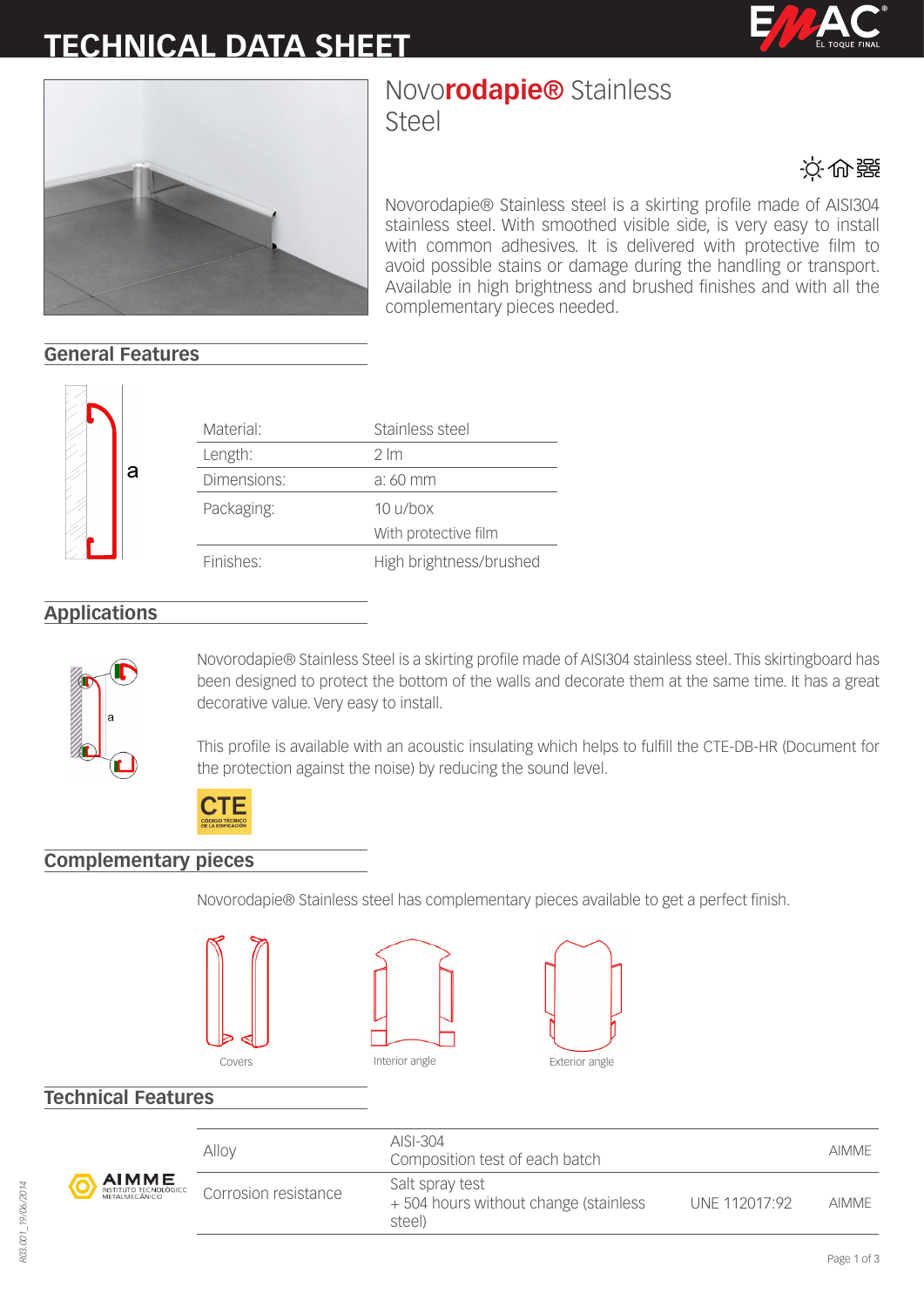# **TECHNICAL DATA SHEET**

Novo**rodapie®** Stainless steel

### **Materials**

**MOX** Stainless

steel Novoescocia® Plus Stainless Steel is a profile made of stainless steel AISI-304. All material batches are tested with the composition test to determine that they fulfill with the specification of the alloy. Stainless steel used in the Emac® products has been also tested with salt spray test, exceeding 500 hours of exposition without signs of corrosion.

> Stainless steel is a highly durable and resistent material, with an excellent superficial appearance that does not degrade along the time. Available in brushed finish. This finish is slightly porous and smooth, making easier the hygiene of the installation.

The complementary pieces are made of folded stainless steel sheet.

#### **Installation**

1. Clean the inner side of Novorodapie® Stainless steel and the surface where is to be placed.

2. Join the complementary pieces to Novorodapie® Stainless steel. This previous step will help to install the whole set to the wall. To keep the pieces in its position, you can use an adhesive tape as help. Be careful and remove partially the protective film on the areas in direct contact with the wall.

3. Thirdly, put a big amount of adhesive on the inner side of Novorodapie® Stainless steel in the areas in contact with the wall. You can use an adhesive like silicone or polyurethane mastic.

4. Place the Novorodapie® Stainless steel on the wall and press softly to get a perfect adhesion. Be sure the complementary pieces remain on their correct position.

5. Finally, clean the leftover material an let dry. After drying, remove the protective film.

*\*If you are going to paint the wall, keep the protective film until you have finished.* 

### **Cleaning and maintenance**

The **immediate cleaning** of the material after its installation is necessary to avoid that remainings of mortar, concrete or iron particles from wool or tools could cause corrosion.

For indoor applications, you can use water with detergent or liquid soap to remove dirtiness and possible fingerprints marked on the surface. In high brightness finishes, you can use a glass cleaner. There are specific cleaners in the markets for stainless steel which clean the material and reduce possible stains. Whenever you clean stainless steel, ensure you rinse it well and dry totally to prevent fogging.

Steel wool or similar products, are not recommended because they could scratch the surface and create pitting corrosion. Pay special attention while using materials containing chlorides, they are not indicated because could oxidize the material. Hydrochloric acid or iron products in a long contact with the material are neither recommended. Do not use cleaners for common steel for the cleaning of stainless steel.